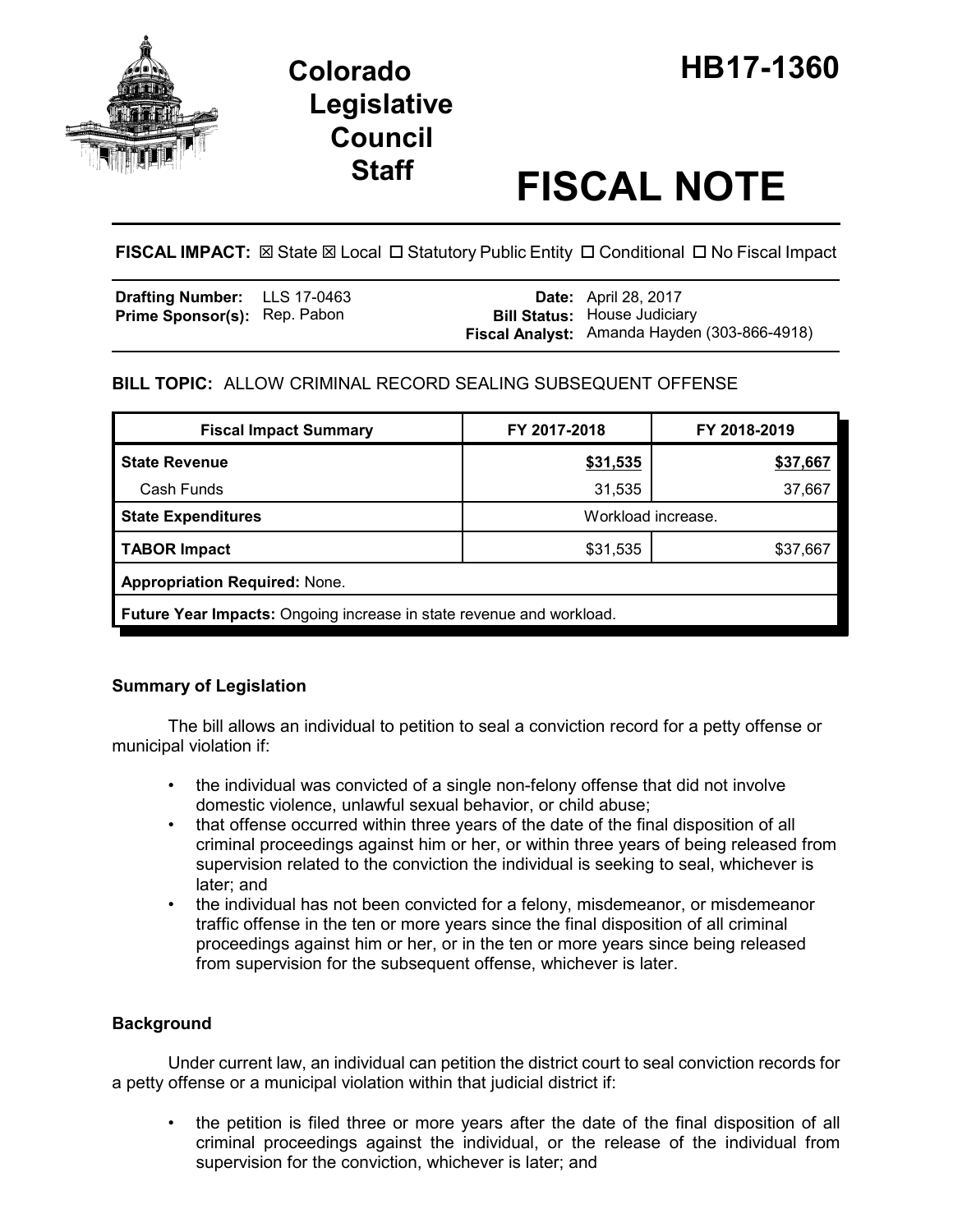April 28, 2017

• the defendant has not been charged or convicted for a felony, misdemeanor, or misdemeanor traffic offense in the three or more years since the date of the final disposition of or supervision related to his or her original conviction.

#### **State Revenue**

**This bill will increase state cash fund revenue from fees by \$31,535 in FY 2017-18 and \$37,667 in FY 2018-19.** This includes an increase in the Department of Public Safety of \$1,007 in FY 2017-18 and \$1,203 in FY 2018-19 and in the Judicial Department of \$30,528 in FY 2017-18 and by \$36,464 in FY 2018-19.

*Assumptions.* In FY 2015-16, 342 individuals moved to seal petty offense or municipal violation conviction records using the option available under current law. The fiscal note assumes that the bill will result in a 25 percent increase in the number of individuals who move to seal records and who pay the fee using the expanded eligibility under the bill, or 86 new cases per year. The fiscal note assumes that in half of these cases, the petitioner will move to seal records with the Colorado Bureau of Investigation (CBI), as well. Estimated revenue collected in FY 2017-18 reflects approximately 10 months of record sealing petitions.

*Fee impact on individuals.* Colorado law requires legislative service agency review of measures which create or increase any fee collected by a state agency. CBI charges a fee of \$27.98 to seal criminal records. For the most part, CBI holds arrest records, though they do have some conviction records on file. The Judicial Department charges a civil filing fee of \$224 to seal most criminal records. Under current law, this type of record sealing requires petitioners to pay this \$224 fee plus an additional \$200. There may be additional cases not shown below for individuals deemed indigent who do not pay Judicial's fee. The revenue amounts shown below are estimates only, actual revenue collections will depend upon the number of petitioners who pay the fee. The table below identifies the estimated revenue impact of this bill.

| Table 1. Estimated Revenue Impact under HB17-1360 |                              |                                  |                            |  |  |  |
|---------------------------------------------------|------------------------------|----------------------------------|----------------------------|--|--|--|
| <b>Type of Fee</b>                                | <b>Current</b><br><b>Fee</b> | <b>Number</b><br><b>Affected</b> | <b>Total Fee</b><br>Impact |  |  |  |
| Record sealing fee - CBI                          | \$27.98                      | 36                               | \$1,007                    |  |  |  |
| Record sealing fee - Judicial                     | \$424                        | 72                               | \$30,528                   |  |  |  |
| \$31,535<br><b>FY 2017-18 TOTAL</b>               |                              |                                  |                            |  |  |  |
| Record sealing fee - CBI                          | \$27.98                      | 43                               | \$1,203                    |  |  |  |
| Record sealing fee - Judicial                     | \$424                        | 86                               | \$36,464                   |  |  |  |
| FY 2018-19 TOTAL<br>\$37,667                      |                              |                                  |                            |  |  |  |

#### **TABOR Impact**

This bill increases state cash fund revenue from fees, which will increase the amount of money required to be refunded under TABOR for FY 2017-18 and FY 2018-19. TABOR refunds are paid out of the General Fund. Since the bill increases the TABOR refund obligation without a corresponding change in General Fund revenue, the amount of money available in the General Fund for the budget will decrease by an identical amount.